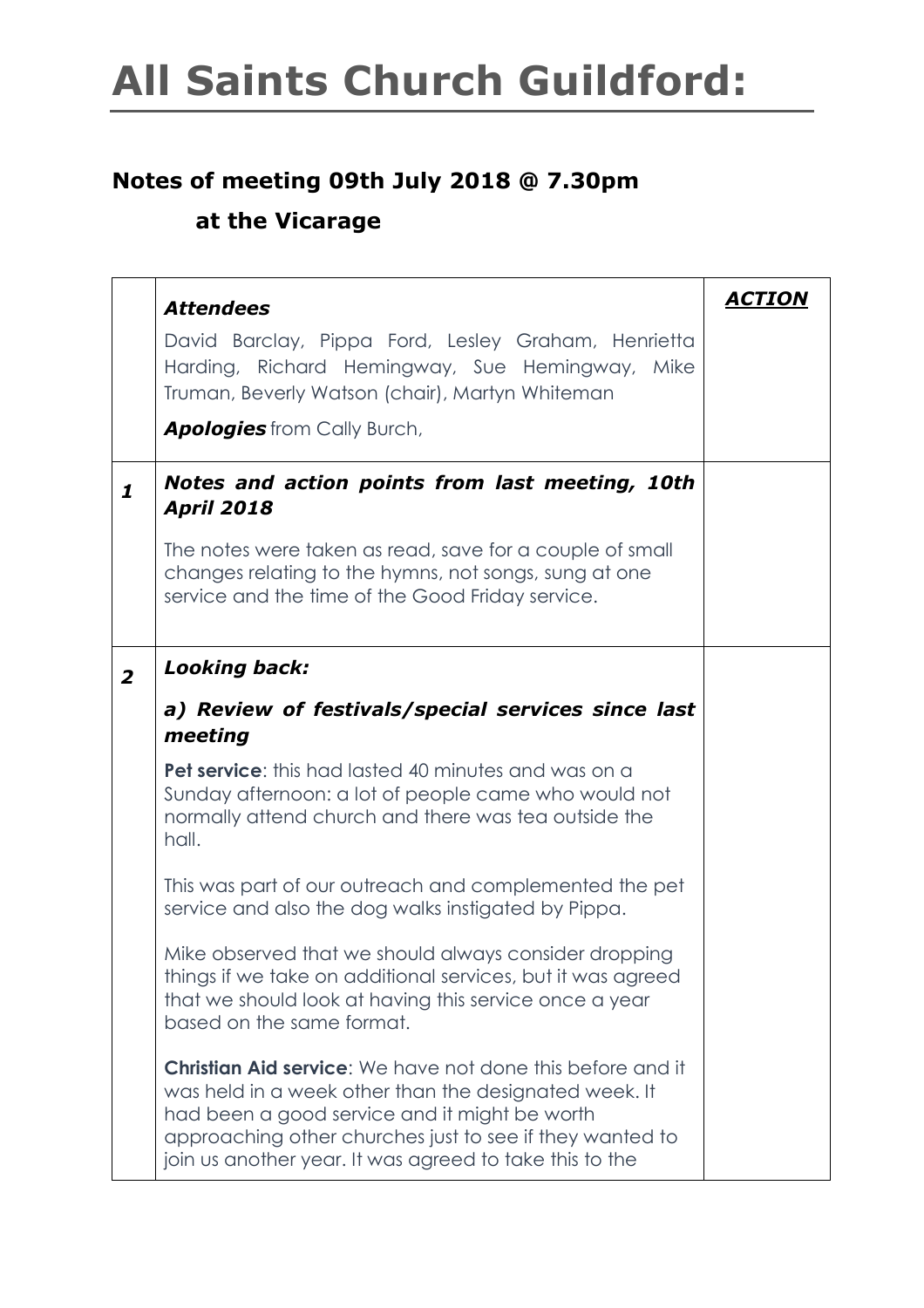Deanery, but Mike commented that we should only follow through having the service with other churches another year, if there was **enthusiasm** from the Deanery. Approximately £900 was raised.

It was observed that on another occasion it might be good to have the car wash, or any other fundraising activity, on the same day as the service.

**Youth led service:** Again this was a good service reasonably well attended, but we would not necessarily invite Bishop Jo every year, although she was very supportive of this new youth initiative, and youth in general.

**Ascension service**: there were good numbers but it was suggested that we should seek to raise the profile of Ascension. It was considered beneficial to link it with Thy Kingdom Come and Pentecost.

**Thy Kingdom Come and Pentecost**: TKC was an initiative by the Archbishops and this year had been its third year, although only recognised at AS in years 2 and 3. It was anticipated it would continue year on year.

Pippa reported that during the 10 days there had been traditional morning prayers, interspersed with some interactive services based around Richard Foster's Lenten book.

There had been a few prayer walks around the parish, namely to the schools and shops and there had been a half night of prayer.

All activities during this time had been good, well received and reasonably well attended and worth repetition. Mention was made of Alison's Lord's Prayer in the field and the prayer tree which was used by many.

**All-together worship and admission to Communion:** David commented that this was child-friendly and very lively. The children made a significant contribution and the movement and actions included people. It was appreciated how Pippa had always given an "out" to any activity. It was commented that she was very creative, but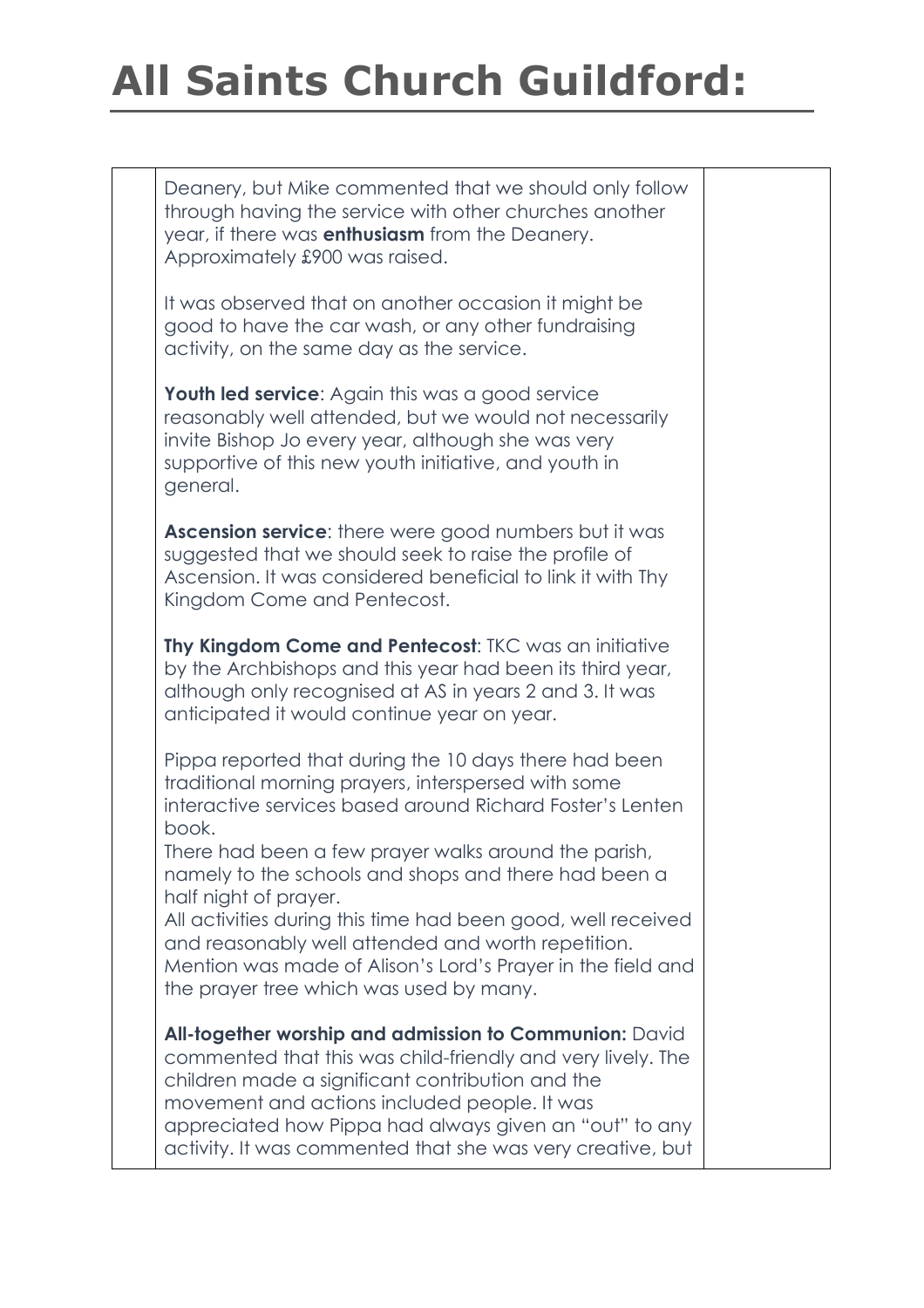that sometimes that could result in too much creativity: all we do does not need to be new.

Creativity needs to be matched with order and sometimes the explanations were not clear. The "moving Peace" had been good for those who were not regular churchattenders, particularly as that reflected the theme of the service, which was "reach out and touch".

The Lego pieces prayer time was probably not good for non-churched and sometimes it was difficult to understand what we were being asked to do.

Sue commented that the services often resulted in quite a lot of tidying up, which did not seem to be undertaken by those on duty as side persons. Carolyn explained that this was because with young families taking part, it was more difficult for them to perform this duty. Both Henrietta and Carolyn were aware of this problem and would seek to address it.

**Songs of praise**: Richard commented that the service the previous afternoon had had impetus and verve. The young people Introducing their hymns were most articulate and engaged with the congregation.

#### *b) Review of 'Altogether Worship' - 6 months on*

The PCC has asked us to review this service and its format after six months.

Beverly confirmed that the service was aimed at those under 11; it should be accessible to children, but inclusive of all. There had been two communions since the first one last Advent Sunday. The music group was drawing in some young people and the service was generally more interactive.

Henrietta commented that she was very much in favour of children being involved for the whole of these services, to educate them in Communion, although it was appreciated that young children, who had no concept of time, were not able to be involved.

It was recognised that the second time we had had communion it had been a better service and the Lego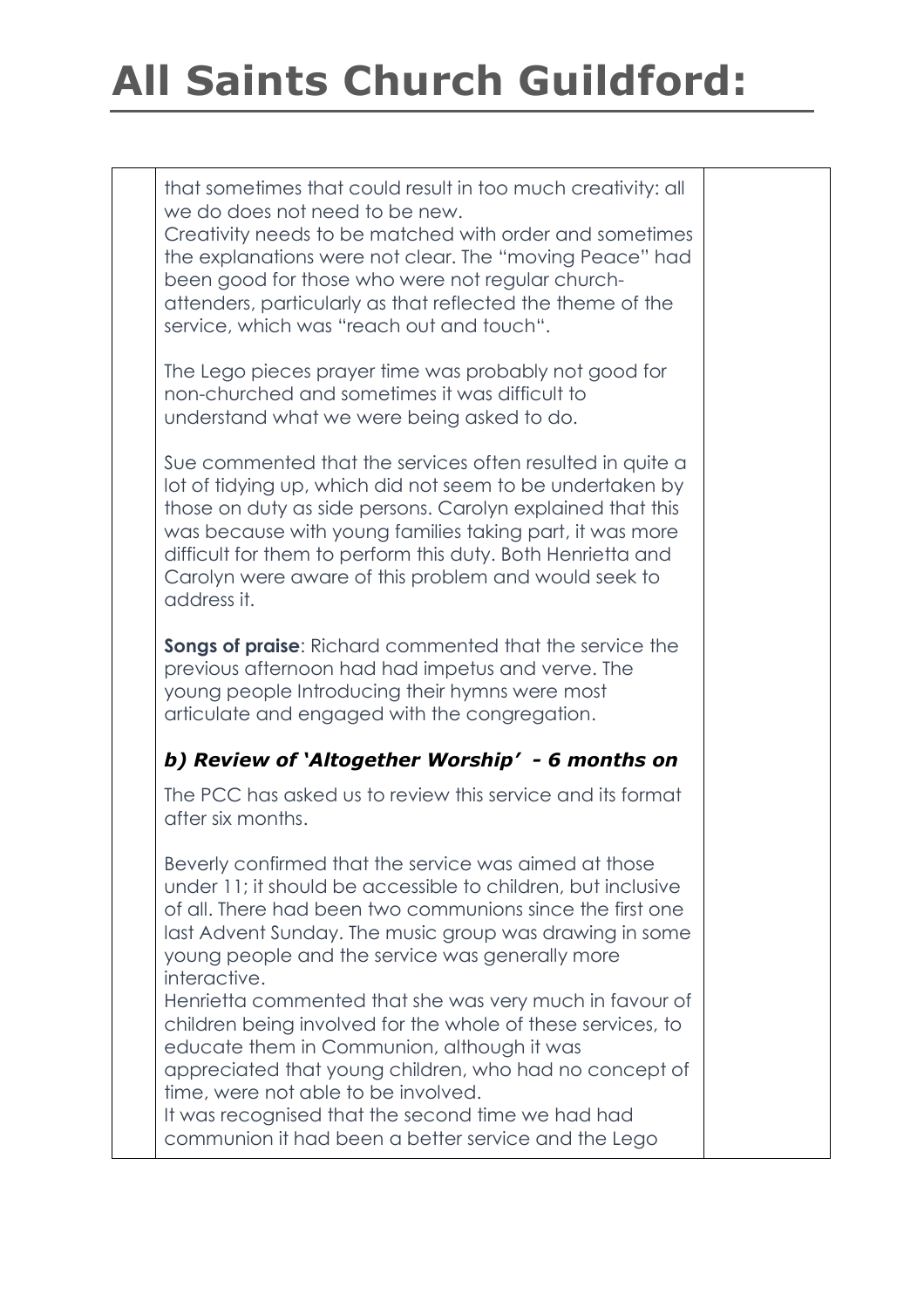|   | communion had assisted understanding. Generally, it was<br>agreed that it was a better format.<br>It was agreed that we would have All-together<br>communion once a term and there would be further<br>consideration of its structure.                                |  |
|---|-----------------------------------------------------------------------------------------------------------------------------------------------------------------------------------------------------------------------------------------------------------------------|--|
| 3 | <b>Updates:</b>                                                                                                                                                                                                                                                       |  |
|   | a) Messy Church – new pattern for coming academic year                                                                                                                                                                                                                |  |
|   | Beverly reported that the new pattern for Messy Church<br>was three times a term: once at All Saints, once at Onslow<br>and once at Queen Eleanor's. We would aim for it to be<br>more outward focused.                                                               |  |
|   | b) Book of common prayer: Beverly had ordered 12 large<br>print books.                                                                                                                                                                                                |  |
|   | c) <b>Prayer space</b> : Pippa and Richard had met with Venessa<br>at QE that day: the prayer space would be in the church,<br>there being three areas: chapel, church and reading<br>room.                                                                           |  |
|   | It would run from 8 to 12 October and would involve 13<br>classes during that period, with 30 in each class. It would<br>finish at Thursday lunchtime and the theme would be<br>"journeying with Jesus". Hopefully this prayer space would<br>take place once a year. |  |
|   | It was commented that this format might be accepted by<br>Onslow in due course, but Pippa observed that the space<br>in the school had been used by teachers with students<br>who needed a quiet space and had been appreciated<br>by them.                           |  |
|   | b) BCP Communion - new books                                                                                                                                                                                                                                          |  |
|   | Beverly reported that she had ordered 12 large print<br>copies.                                                                                                                                                                                                       |  |
| 4 | <b>Looking forwards:</b>                                                                                                                                                                                                                                              |  |
|   | a) Worship Rota for May - August 2018 - (Season of Invitation?<br>Season of Creation?)                                                                                                                                                                                |  |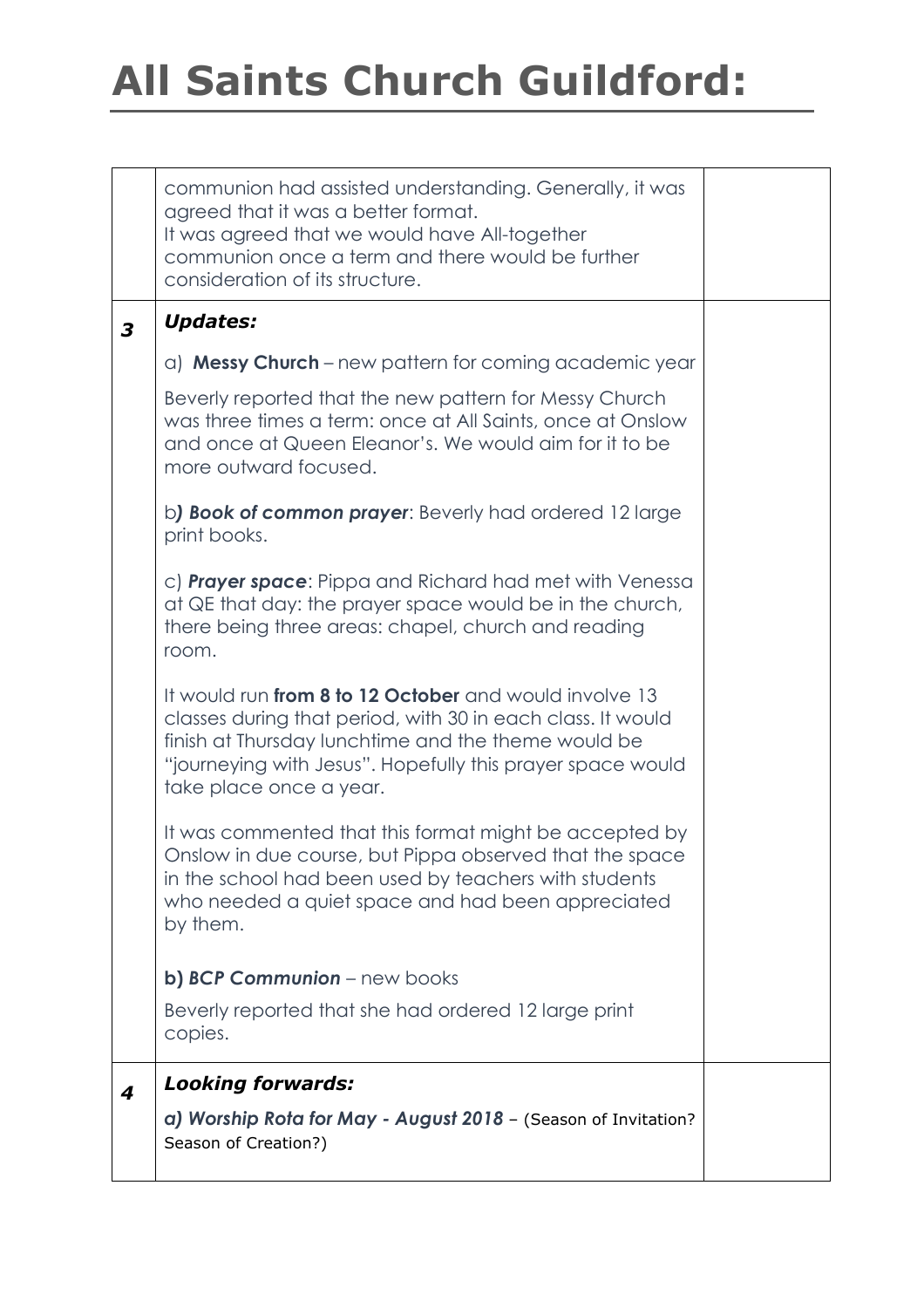|   | It was agreed to have a Season of Invitation, encouraging<br>people to invite neighbours and friends to three services:<br>namely, harvest, remembrance and Christingle.                                                                                               |  |
|---|------------------------------------------------------------------------------------------------------------------------------------------------------------------------------------------------------------------------------------------------------------------------|--|
|   | b) Liaison with St. Nicolas and URC                                                                                                                                                                                                                                    |  |
|   | Beverly reported that she met with the ministers from these<br>two churches for lunch three times a year. Richard was<br>very keen to develop and continue the connection as it<br>gave the choirs an opportunity to produce something<br>more adventurous than usual. |  |
|   | Leslie commented that she considered we should seek to<br>do more with the link.                                                                                                                                                                                       |  |
|   | It was decided that in view of the above and also the<br>potential change of ministers at both churches we should<br>continue the link and see how it developed.                                                                                                       |  |
|   | Perhaps we should advertise the activities of the other<br>churches on our noticeboard and in a magazine although<br>Pippa commented that we should not advertise services<br>which conflicted with our own.                                                           |  |
|   | c) There will be a mission focus month during October but<br>it would be light touch.                                                                                                                                                                                  |  |
| 5 | <b>Worship Space:</b>                                                                                                                                                                                                                                                  |  |
|   | a) Sound system                                                                                                                                                                                                                                                        |  |
|   | Beverly reported that a number of proposals had been<br>received to upgrade the system and one had been put to<br>the PCC. Another proposal would be received shortly.                                                                                                 |  |
|   | It was considered essential that there were better quality<br>microphones and a new sound desk would be installed<br>under the eaves, which would facilitate use by the music<br>group.                                                                                |  |
|   | The cost would be in the region of £8,000-10,000.                                                                                                                                                                                                                      |  |
|   | Martyn requested that we should consider extending the<br>system to the chapel and perhaps the reading room.                                                                                                                                                           |  |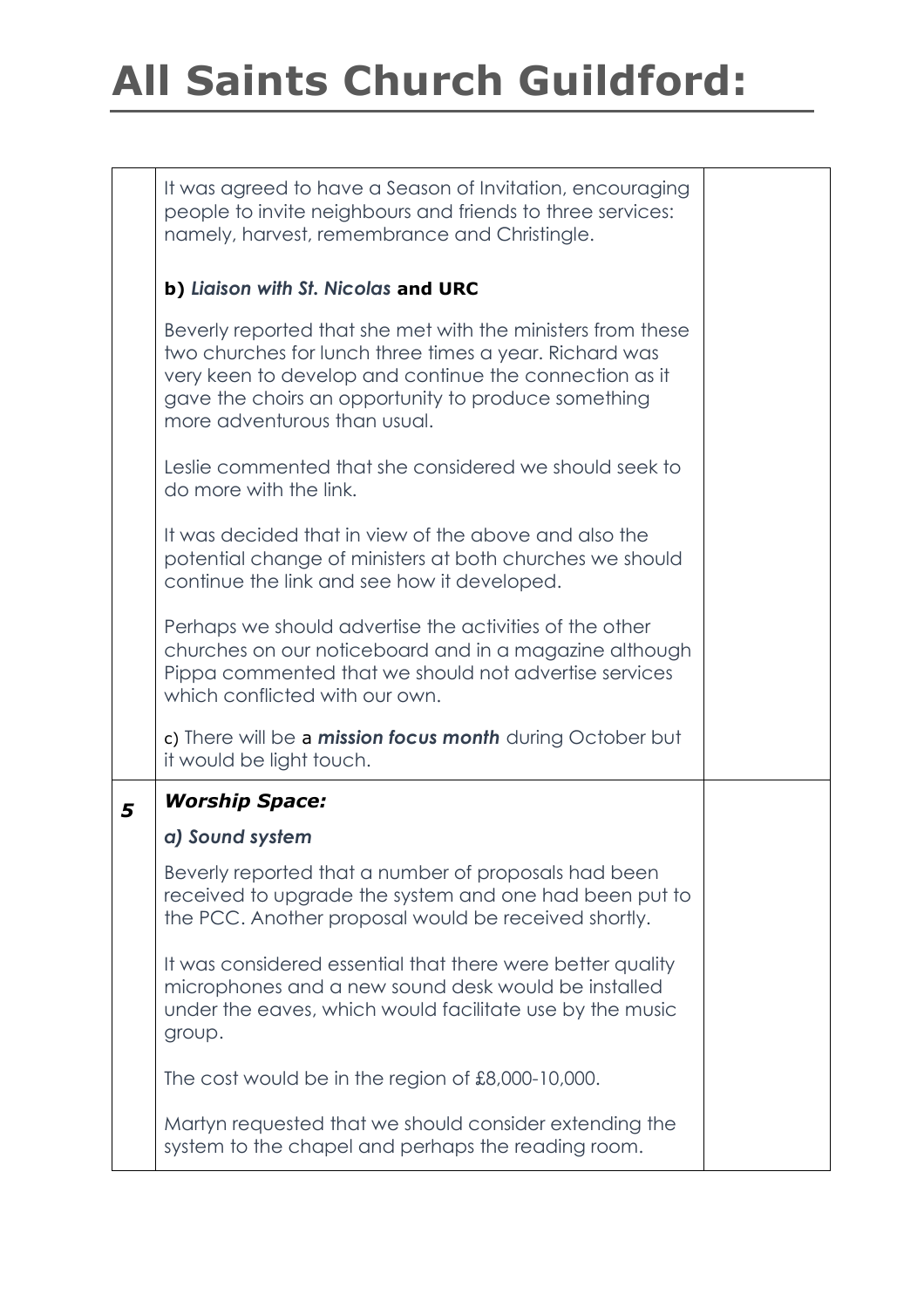#### **b) Church furniture**

Beverly asked whether we should revisit the matter of the church seating.

Virtually all of the meeting indicated that we should, but Richard made the observation that this view would in his opinion not be reflected by the congregation as a whole.

Sue made the observation that chairs would result in it being more difficult to clean the church.

It was decided that we should initially "collect the thoughts of the congregation" and make it clear there would be no rushed decision. Beverly confirmed that Julian Hubbard was prepared to facilitate an exploratory discussion.

We decided to put the following to the PCC:

*The Worship Vision Group proposes that we hold an exploratory discussion at All Saints about the future use of the main body of the Church building, and implications that might have for seating within that space.*

#### *6 Courses***:**

#### **Confirmation**

It had been decided to run a confirmation course for six weeks. Martyn and Jeanette had been approached to see whether they would assist Beverly in running the course. The confirmation service is 15th November.

**Parish retreat:** this should be left over to another meeting.

#### *Next meeting*:

24th September …